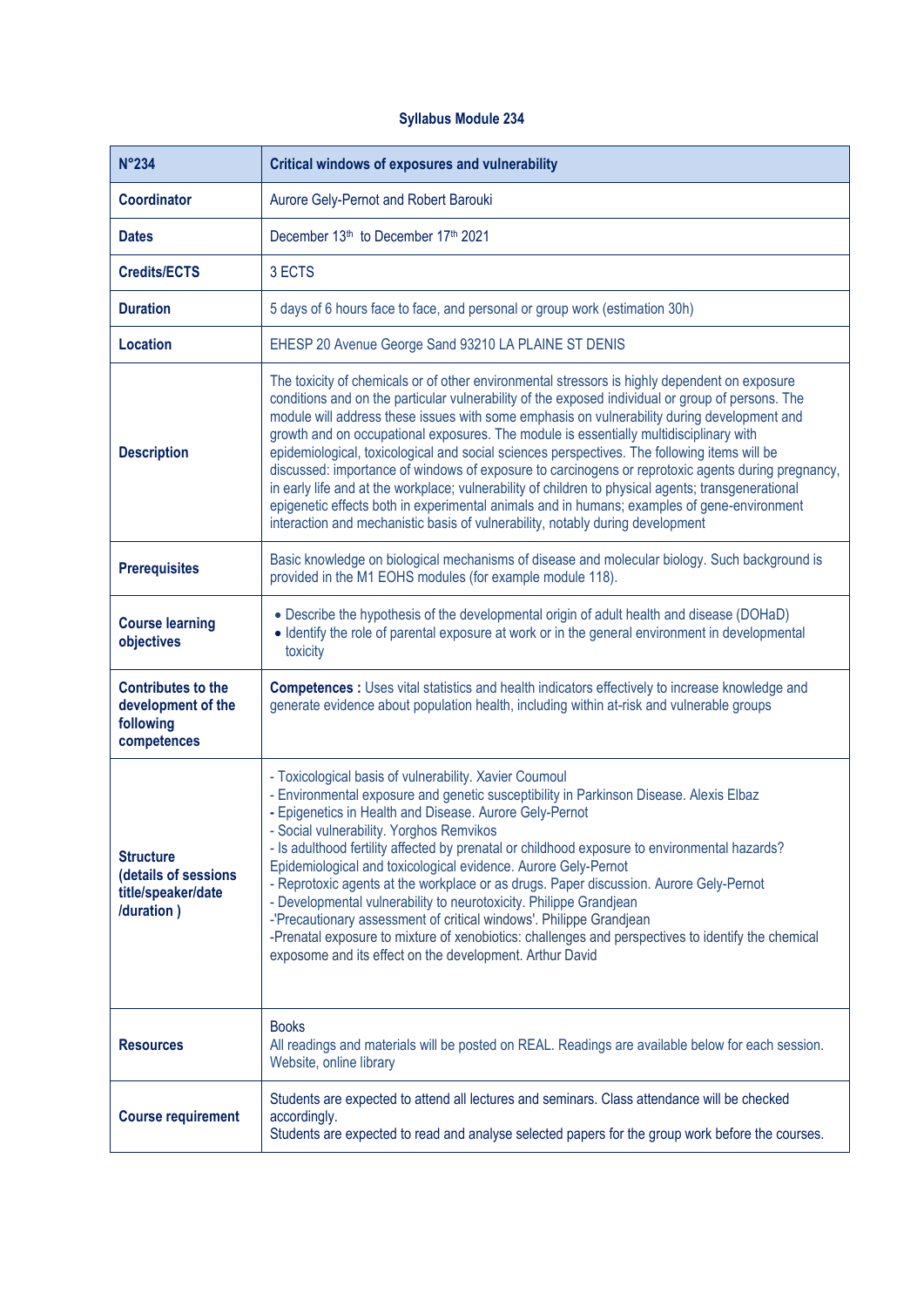| <b>Grading and</b><br>assessment | Group work : paper will be read, Presentation made by groups (30% of final grade)<br>1)                                                                                                                                                                                                                                                                                                                                                                                                                                                                                                                                                                                                                                                                                                                                                                                                                                                                                                                                                                                                                                                                                                                                                                                                                                                                                                                                                                                                                                                                                                                                                                                                                                                                                                                                                                                                                                                                                                                                                                                                                                                                                                                                                                                                                                                                                                                                                                                                                                                                                                                                                                                                                                                                            |
|----------------------------------|--------------------------------------------------------------------------------------------------------------------------------------------------------------------------------------------------------------------------------------------------------------------------------------------------------------------------------------------------------------------------------------------------------------------------------------------------------------------------------------------------------------------------------------------------------------------------------------------------------------------------------------------------------------------------------------------------------------------------------------------------------------------------------------------------------------------------------------------------------------------------------------------------------------------------------------------------------------------------------------------------------------------------------------------------------------------------------------------------------------------------------------------------------------------------------------------------------------------------------------------------------------------------------------------------------------------------------------------------------------------------------------------------------------------------------------------------------------------------------------------------------------------------------------------------------------------------------------------------------------------------------------------------------------------------------------------------------------------------------------------------------------------------------------------------------------------------------------------------------------------------------------------------------------------------------------------------------------------------------------------------------------------------------------------------------------------------------------------------------------------------------------------------------------------------------------------------------------------------------------------------------------------------------------------------------------------------------------------------------------------------------------------------------------------------------------------------------------------------------------------------------------------------------------------------------------------------------------------------------------------------------------------------------------------------------------------------------------------------------------------------------------------|
|                                  | On table test of 2 hours: scientific paper reading and answers to a set of questions (critical<br>(2)<br>analysis of the study design, writing of the hidden summary). Grade on 20 at least equal<br>to $10$                                                                                                                                                                                                                                                                                                                                                                                                                                                                                                                                                                                                                                                                                                                                                                                                                                                                                                                                                                                                                                                                                                                                                                                                                                                                                                                                                                                                                                                                                                                                                                                                                                                                                                                                                                                                                                                                                                                                                                                                                                                                                                                                                                                                                                                                                                                                                                                                                                                                                                                                                       |
|                                  | Note also that students will complete a questionnaire that assesses their own and their teammates'<br>contributions to group work. All team members will receive the same grade except if it is clear that a<br>student has not participated effectively (attended and contributed to meetings; made timely, helpful<br>contributions; been constructive, etc.). In that case, the student's grade will be lowered accordingly.                                                                                                                                                                                                                                                                                                                                                                                                                                                                                                                                                                                                                                                                                                                                                                                                                                                                                                                                                                                                                                                                                                                                                                                                                                                                                                                                                                                                                                                                                                                                                                                                                                                                                                                                                                                                                                                                                                                                                                                                                                                                                                                                                                                                                                                                                                                                    |
| <b>Course policy</b>             | <b>Attendance &amp; punctuality</b><br>Regular and punctual class attendance is a prerequisite for receiving credit in a course.<br>Students are expected to attend each class. Attendance will be taken at each class.<br>The obligations of attendance and punctuality cover every aspect of the course: - lectures, conferences,<br>group projects, assessments, examinations, as described in EHESP Academic Regulations<br>http://mph.ehesp.fr EHESP Academic Regulation Article. 3).<br>If students are not able to make it to class, they are required to send an email to the instructor and to<br>the MPH program coordinating team explaining their absence prior to the scheduled class date. All<br>supporting documents are provided to the end-of-year panel.<br>Students who miss class are responsible for content. Any student who misses a class has the<br>responsibility for obtaining copies of notes, handouts and assignments. If additional assistance is still<br>necessary, an appointment should be scheduled with the instructor. Class time is not to be used to go<br>over material with students who have missed class.<br>Lateness: Students who are more than 10 minutes late may be denied access to a class. Repeated<br>late arrivals may be counted as absences (See http://mph.ehesp.fr EHESP Academic Regulation<br>Article. 3 Attendance & Punctuality)<br>Maximum absences authorized & penalty otherwise<br>Above 20% of absences will be designated a fail for a given class. The students will be entitled to be<br>reassessed in any failed component(s). If they undertake a reassessment or they retake a module this<br>means that they cannot normally obtain more than the minimum pass mark (i.e. 10 out of 20)<br><b>Exceptional circumstances</b><br>Absence from any examination or test, or late submission of assignments due to illness, psychological<br>problems, or exceptional personal reasons must be justified; otherwise, students will be penalized, as<br>above mentioned. Students must directly notify their professor or the MPH academic secretariat before<br>the exam or before the assignment deadline. Before accepting the student's justification, the professor<br>or the MPH academic secretariat has the right to request either a certificate from the attending<br>physician or from a psychologist, or from any other relevant person (See http://mph.ehesp.fr EHESP<br>Academic Regulation Article 4 Examinations).<br>Courtesy: All cell phones/pages MUST be turned off during class time.<br>Students are required to conduct themselves according to professional standards, eating during class<br>time is not permitted during class time, such as course or group work. |
| <b>Valuing diversity</b>         | Diversity enriches learning. It requires an atmosphere of inclusion and tolerance, which oftentimes<br>challenges our own closely-held ideas, as well as our personal comfort zones. The results, however,<br>create a sense of community and promote excellence in the learning environment. This class will follow<br>principles of inclusion, respect, tolerance, and acceptance that support the values of diversity. Diversity<br>includes consideration of: (1) life experiences, including type, variety, uniqueness, duration, personal<br>values, political viewpoints, and intensity; and (2) factors related to "diversity of presence," including,<br>among others, age, economic circumstances, ethnic identification, family educational attainment,<br>disability, gender, geographic origin, maturity, race, religion, sexual orientation and social position.                                                                                                                                                                                                                                                                                                                                                                                                                                                                                                                                                                                                                                                                                                                                                                                                                                                                                                                                                                                                                                                                                                                                                                                                                                                                                                                                                                                                                                                                                                                                                                                                                                                                                                                                                                                                                                                                                     |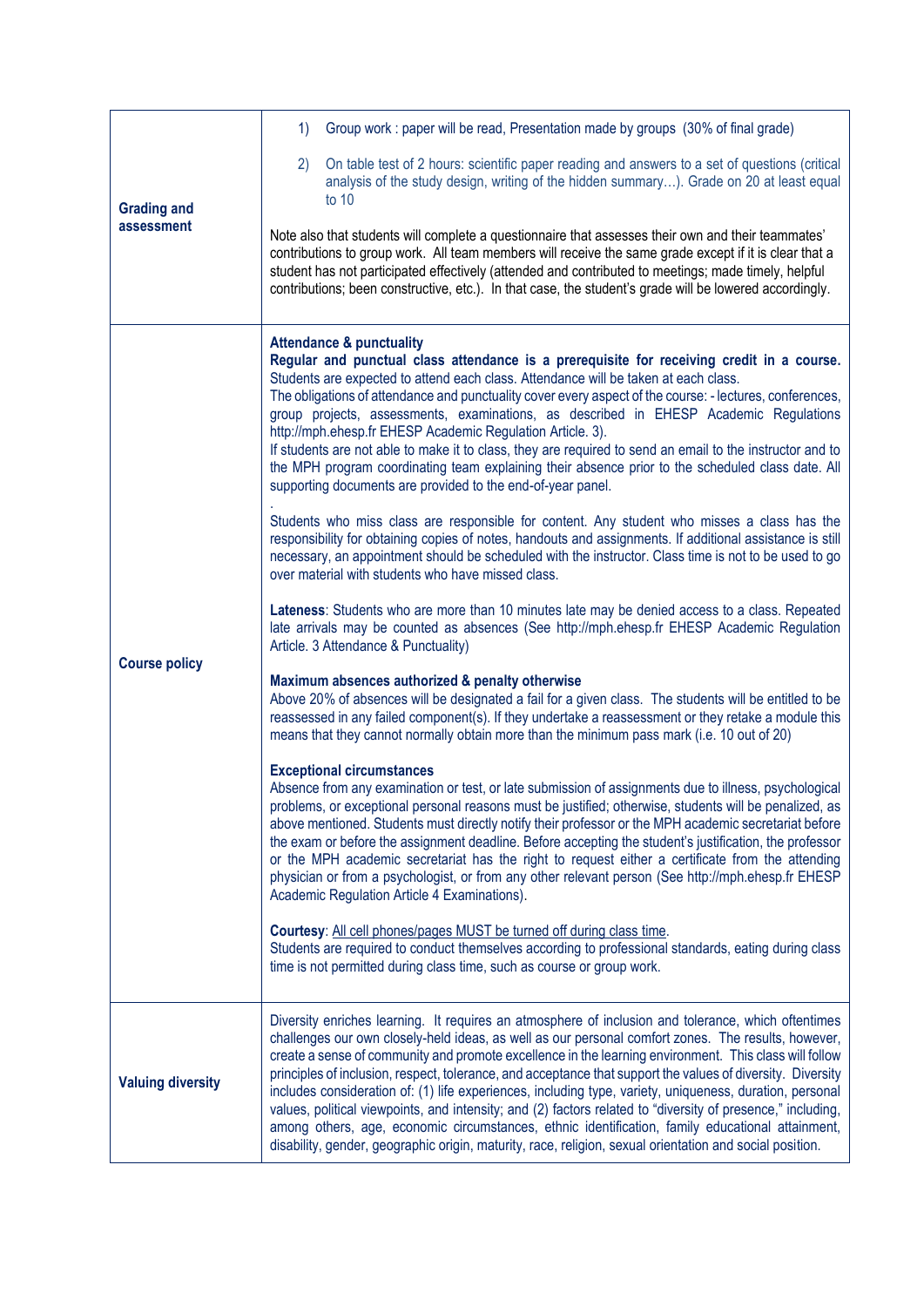| <b>Course evaluation</b> | EHESP requests that you complete a course evaluation at the end of the school year. Your responses<br>will be anonymous, with feedback provided in the aggregate. Open-ended comments will be shared<br>with instructors, but not identified with individual students. Your participation in course evaluation is an<br>expectation, since providing constructive feedback is a professional obligation. Feedback is critical,<br>moreover, to improving the quality of our courses, as well as for instructor assessment. |
|--------------------------|----------------------------------------------------------------------------------------------------------------------------------------------------------------------------------------------------------------------------------------------------------------------------------------------------------------------------------------------------------------------------------------------------------------------------------------------------------------------------------------------------------------------------|
|--------------------------|----------------------------------------------------------------------------------------------------------------------------------------------------------------------------------------------------------------------------------------------------------------------------------------------------------------------------------------------------------------------------------------------------------------------------------------------------------------------------------------------------------------------------|

| <b>Session 1</b>           | <b>Toxicological and critical windows</b>                                                                                                                                                                                                                                                                                                                                                                           |
|----------------------------|---------------------------------------------------------------------------------------------------------------------------------------------------------------------------------------------------------------------------------------------------------------------------------------------------------------------------------------------------------------------------------------------------------------------|
| <b>Speakers</b>            | Xavier Coumoul and Philippe Granjean                                                                                                                                                                                                                                                                                                                                                                                |
| <b>Session Outline</b>     | The first course will focus on some basic concept of toxicology and give some examples of<br>vulnerable states of exposition. We will see the case of dioxin and polycyclic aromatic hydrocarbon<br>(gene/environment interaction and developmental disruption) and the case of alcohol (genetic and<br>epigenetic mechanism). The second course will focus on the precautionary assessment of critical<br>windows. |
| <b>Learning Objectives</b> | Introduce the module<br>Understand some basic concept of toxicology<br>Understand the notion on "windows of vulnerability"<br>÷.<br>Indicate precautionary assessment of critical windows                                                                                                                                                                                                                           |
| <b>Duration</b>            | 5,5 hours                                                                                                                                                                                                                                                                                                                                                                                                           |
| <b>Training methods</b>    | Lecture and Case Study                                                                                                                                                                                                                                                                                                                                                                                              |
| <b>Reading</b>             | -EEA. Science and the Precautionary Principle, 2013 (www.eea.europa.eu)<br>-Grandjean P. Science for precautionary decision-making. In: Late Lessons from Early Warnings,<br>volume II. European Environment Agency, 2013, pp. 517-35.<br>-Grandjean P. Seven deadly sins of environmental epidemiology and the virtues of precaution.<br>Epidemiology 2008; 19: 158-62.                                            |

| <b>Session 2</b>           | <b>Epigenetics in Health and Disease</b>                                                                                                                                                                                                                                                                                                                                                                                                                                                                                                                                                                                                                                                                           |
|----------------------------|--------------------------------------------------------------------------------------------------------------------------------------------------------------------------------------------------------------------------------------------------------------------------------------------------------------------------------------------------------------------------------------------------------------------------------------------------------------------------------------------------------------------------------------------------------------------------------------------------------------------------------------------------------------------------------------------------------------------|
| <b>Speakers</b>            | Aurore Gely-Pernot                                                                                                                                                                                                                                                                                                                                                                                                                                                                                                                                                                                                                                                                                                 |
| <b>Session Outline</b>     | Courses will focus in a first time on the history and the basic concept of genetic and epigenetic.<br>Students will see here the different kinds of epigenetics modifications, how epigenetics marks can<br>affect gene expression and finally the link between epigenetic and disease. A specific focus will be<br>done on how endocrine disruptors can affect the next generation after exposition (transgenerational<br>impact).                                                                                                                                                                                                                                                                                |
| <b>Learning Objectives</b> | Understand the concept of epigenetic<br>Understand how environment can affect next generation                                                                                                                                                                                                                                                                                                                                                                                                                                                                                                                                                                                                                      |
| <b>Duration</b>            | 3 Hours                                                                                                                                                                                                                                                                                                                                                                                                                                                                                                                                                                                                                                                                                                            |
| <b>Training methods</b>    | Lecture                                                                                                                                                                                                                                                                                                                                                                                                                                                                                                                                                                                                                                                                                                            |
| <b>Reading</b>             | -Environmentally induced epigenetic transgenerational inheritance of male infertility. Curr Opin<br>Genet Dev. 2014 Jun;26:79-88. doi: 10.1016/j.gde.2014.06.005. Epub 2014 Aug 11<br>Guerrero-Bosagna C <sup>1</sup> , Skinner MK <sup>2</sup> .<br>-Epigenetic transgenerational actions of endocrine disruptors and male fertility. Science. 2005 Jun<br>3;308(5727):1466-9. Anway MD <sup>1</sup> , Cupp AS, Uzumcu M, Skinner MK<br>-Alterations in the developing testis transcriptome following embryonic vinclozolin exposure. Reprod<br>Toxicol. 2010 Nov;30(3):353-64. doi: 10.1016/j.reprotox.2010.05.086. Epub 2010 Jun 8. Clement<br>TM <sup>1</sup> , Savenkova MI, Settles M, Anway MD, Skinner MK. |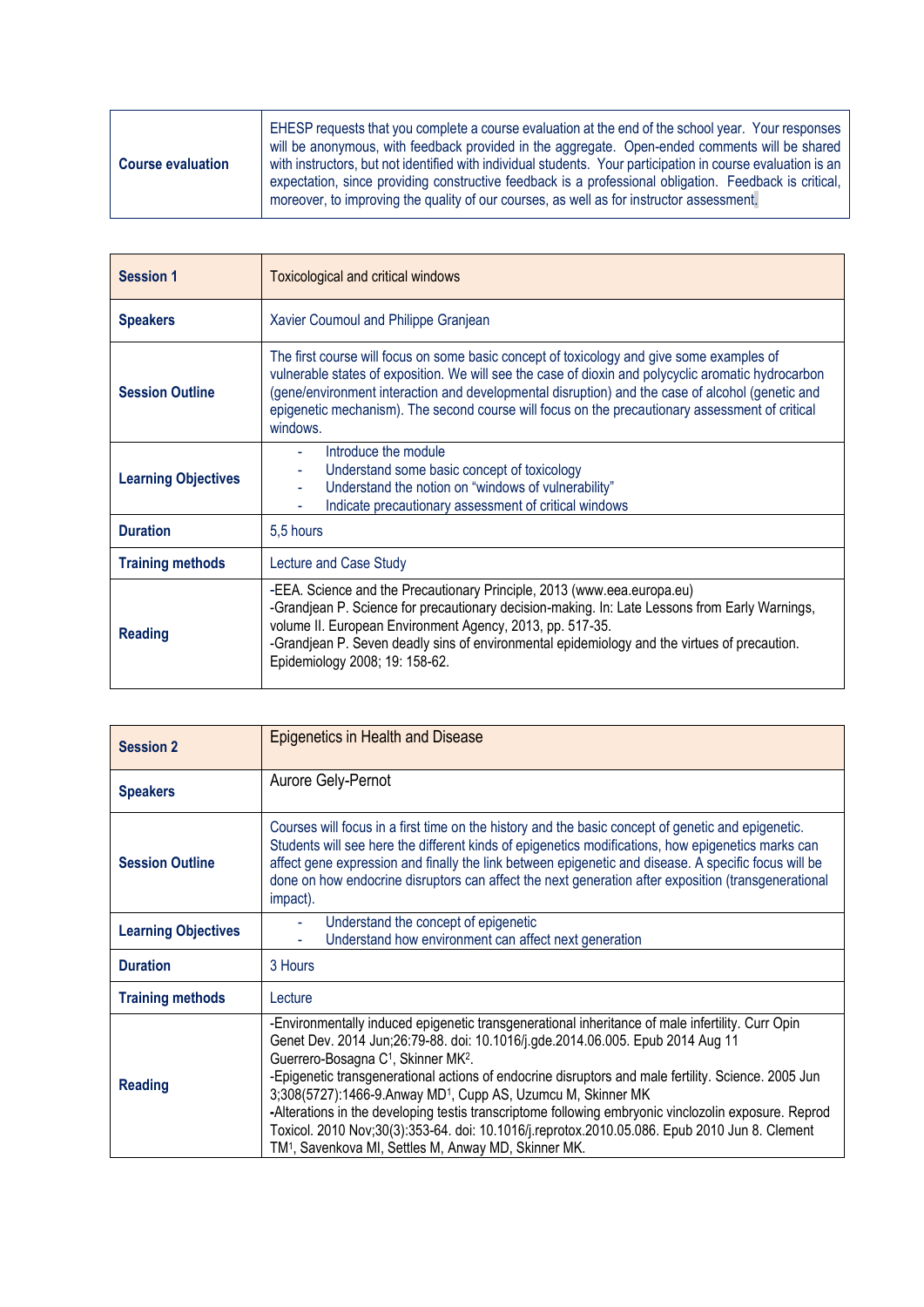| - Epigenetic modulators, modifiers and mediators in cancer aetiology and progression. Nat Rev<br>Genet. 2016 May; 17(5):284-99. doi: 10.1038/nrg.2016.13. Epub 2016 Mar 14. Feinberg AP <sup>1</sup> ,<br>Koldobskiy MA <sup>1</sup> , Göndör A <sup>2</sup> . |
|----------------------------------------------------------------------------------------------------------------------------------------------------------------------------------------------------------------------------------------------------------------|
|                                                                                                                                                                                                                                                                |

| <b>Session 3</b>                          | Windows of vulnerability of reproduction biology                                                                                                                                                                                                                                                                                                                          |
|-------------------------------------------|---------------------------------------------------------------------------------------------------------------------------------------------------------------------------------------------------------------------------------------------------------------------------------------------------------------------------------------------------------------------------|
| <b>Speakers</b>                           | <b>Aurore Gely-Pernot</b>                                                                                                                                                                                                                                                                                                                                                 |
| <b>Session Outline</b>                    | This course will focus on how prenatal or childhood exposure can affect fertility using toxicological et<br>epidemiological evidence. First, we will see why fetal and childhood period are consider as period of<br>vulnerability and some example of the effect of some pesticides (atrazine, chlordecone) or some<br>drug on genital tracts development and fertility. |
| <b>Learning Objectives</b>                | Understand how adult fertility can be affect by pre-pubertal exposure<br>Work on scientific paper to see some specific case and to prepare exam of the module                                                                                                                                                                                                             |
| <b>Duration</b>                           | 7 hours                                                                                                                                                                                                                                                                                                                                                                   |
| <b>Training methods</b><br><b>Reading</b> | Lecture and group word on article<br>Paper will be send and have to be read before course                                                                                                                                                                                                                                                                                 |

| <b>Session 4</b>           | Environmental exposures and neurotoxocity                                                                                                                                                                                                                                                                                                             |
|----------------------------|-------------------------------------------------------------------------------------------------------------------------------------------------------------------------------------------------------------------------------------------------------------------------------------------------------------------------------------------------------|
| <b>Speakers</b>            | Alexis Elbaz and Philippe Grandjean                                                                                                                                                                                                                                                                                                                   |
| <b>Session Outline</b>     | The presentation of Alexi Elbaz will provides an update on the epidemiology of Parkinson's disease,<br>with a focus on the interplay between environmental factors and genetic susceptibility. The lecture of<br>Philippe Grandjean will show how developmental vulnerability can induce neurotoxicity.                                               |
| <b>Learning Objectives</b> | -understand how environmental factors during development can generate disease after birth<br>- discuss issues related to epidemiologic studies of ageing-related disorders with a long prodromal<br>phase.                                                                                                                                            |
| <b>Duration</b>            | 6 hours                                                                                                                                                                                                                                                                                                                                               |
| <b>Training methods</b>    | Lecture                                                                                                                                                                                                                                                                                                                                               |
| <b>Readings</b>            | -Only One Chance: How Environmental Pollution Impairs Brain Development - and How to Protect<br>the Brains of the Next Generation, Philippe Grandjean<br>-Environmental risk factors and Parkinson's disease: An umbrella<br>review of meta-analyses. Vanessa Bellou et al., 2016.<br>-Epidemiology of Parkinson's disease. Alexis Elbaz et al, 2016. |

| <b>Session 5</b> | Social-economical vulnerability |
|------------------|---------------------------------|
| <b>Speakers</b>  | <b>Yorghos Remvikos</b>         |